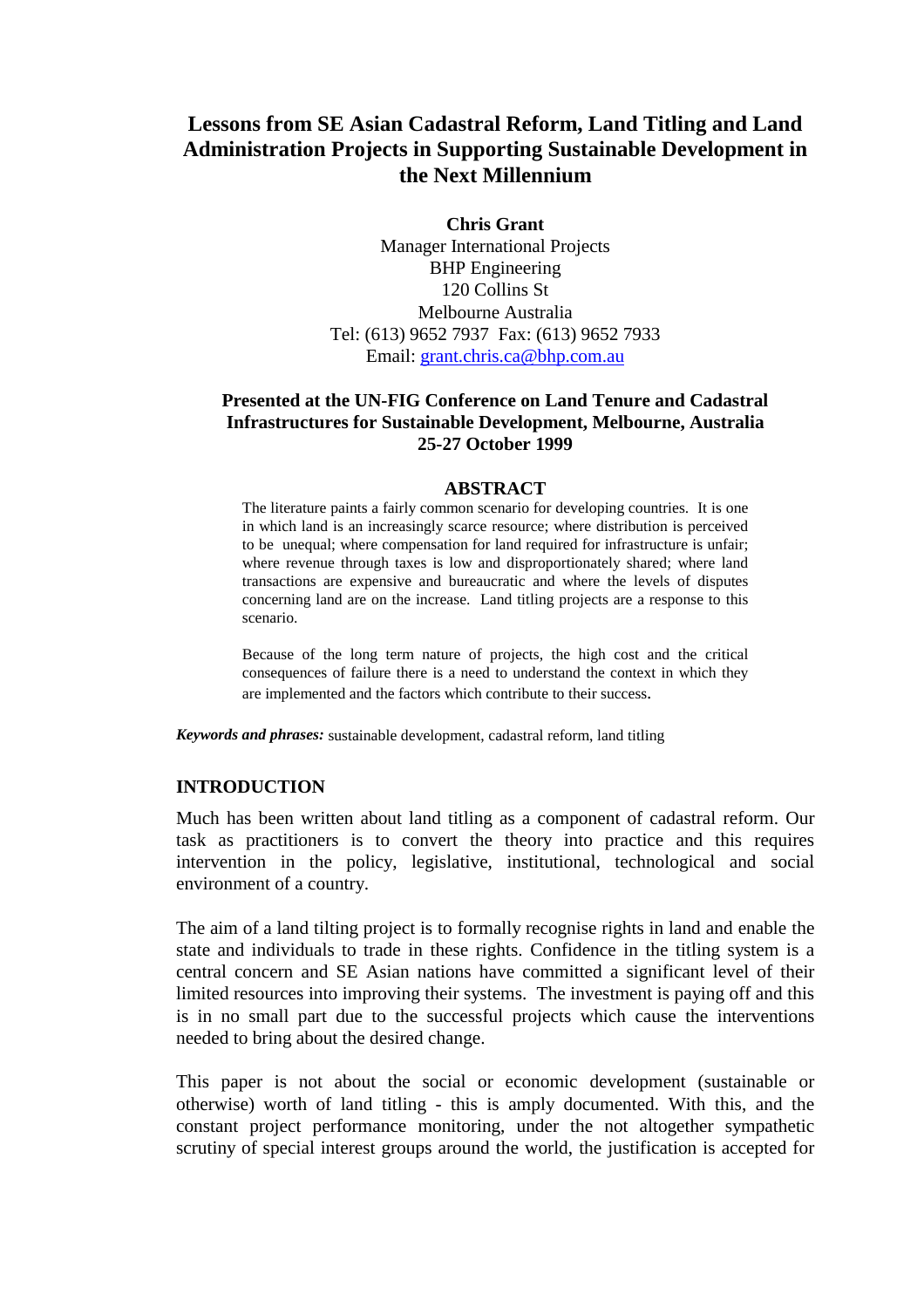the purpose the paper. The focus is on what makes for a successful land tiling project.

The level of interest in land titling is increasing as is the complexity of the national environments in which they must implemented. BHP's of experience implementing large scale titling projects covers a population of over 350 million people comprising the SE Asian nations of Thailand, Indonesia, Lao PDR and Philippines. This experience has been distilled and offered in the form of BHP's Ten Pillars of Land Titling. The paper is based on the documented experience of Tony Burns, Bob Eddington, Ian Lloyd and Chris Grant - BHP Engineering.

### **BRIEF SUMMARY OF RECENT EXPERIENCE**

#### **Thailand Land Titling Project**

During the period from 1960 to 1975 the average annual growth in agricultural production in Thailand of 5% was achieved mainly through an expansion of the area under cultivation. At the same time there was significant encroachment of areas declared as forest. In spite of this growth, real incomes in rural areas remained low and poverty was widespread. Land available for expanded cultivation was becoming increasingly scarce and it was recognised that continued growth in agricultural production would have to come from the more productive use of existing cultivated areas.

The TLTP was initiated to assist in redressing the rural issues of productivity and poverty. Recognising changing environments and community needs over the 16 years of the TLTP there has been a shift in focus towards urban reform, good governance and institutional strengthening.

The TLTP has largely met or exceeded the targets that have been set down. Also, over the period of the project there has been a significant increase in Government revenue collected by the DOL. This has been one factor that has contributed to the consistently strong support for the TLTP from policy makers, despite several major (and rarely smooth) changes in administration.

### **Indonesian Land Administration Project**

Under the pressure of rapid economic transformation a number of land related problems have become progressively more severe; not the least of these being social conflicts and disputes over rights to land. Among the measures to improve its capability for land management and planning, The Government of Indonesia (GOI) initiated the Indonesian Land Administration Project - a 25 year program begun in October 1994.

Unlike Thailand, which was never colonised, Indonesia was under some form of colonial rule for the 350 years before 1945. Land laws became a dualism between western systems, to meet the interests of colonial governments, and the traditional unwritten land laws, based on the customs of various regions. Again unlike Thailand,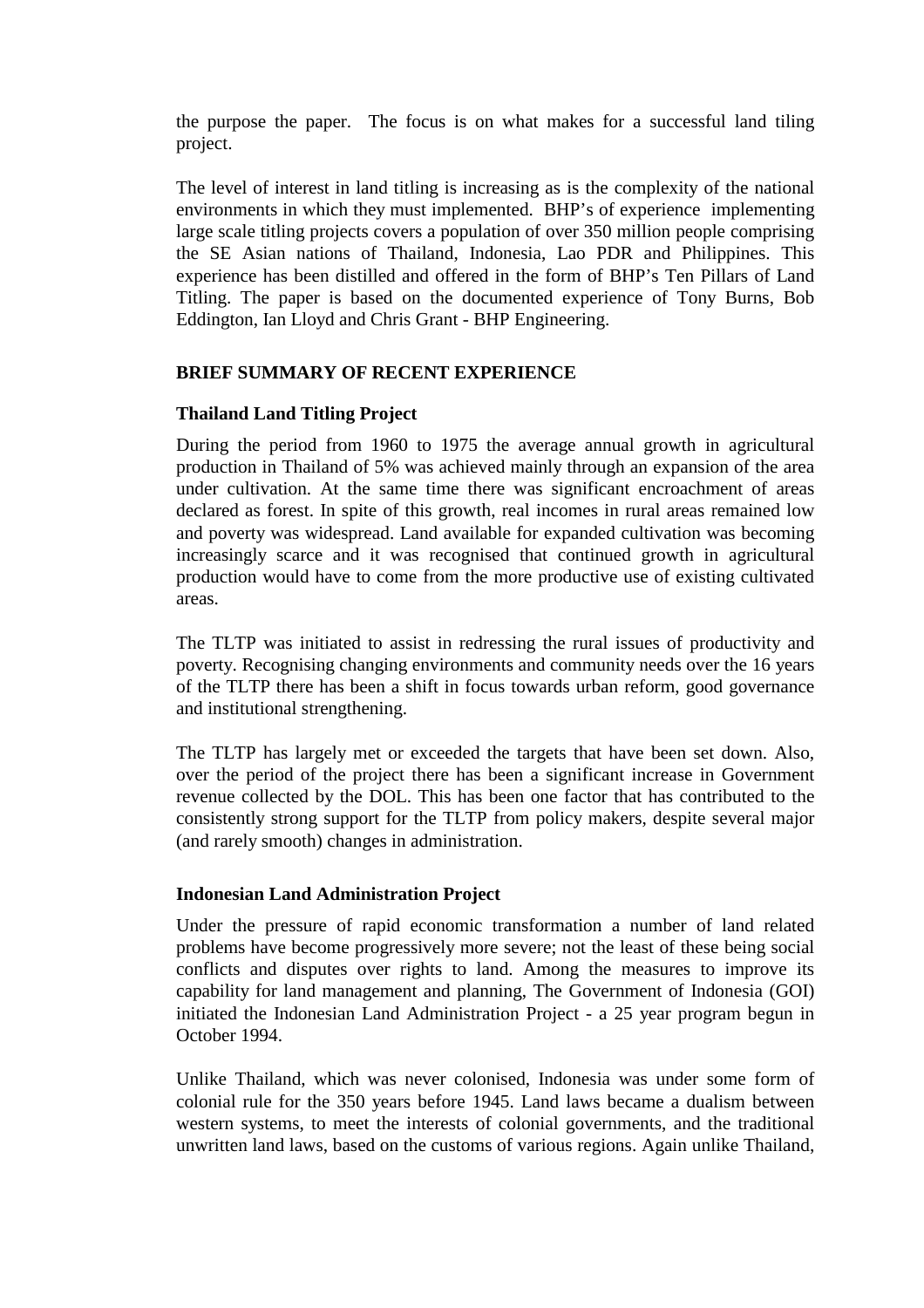where customary rights was not an issue, recognition of customary rights is an important element of the intervention in Indonesia.

Indonesia is the largest archipelago in the world with an estimated 55 million parcels of land of which 17 million are registered. With the number of parcels growing by some one million each year the task of registration would never be accomplished without some remedial intervention.

#### **Lao PDR Land Titling Project**

The constitution of the Lao Peoples Democratic Republic recognises land use rights, and by decree these rights may be transferred and mortgaged. Since Lao PDR was formed in 1975 there has been little done to formally recognise these rights. In some places there is no social or economic justification. However, with the move to a market economy, the urban centres and more productive agricultural areas are in need of a formal system of land administration to reduce conflict over rights in land and to support economic development.

The policy of the Government of Lao PDR is to shift from a centrally planned economy to a market economy. The country has about 4.6 million people, of which some 87% are employed in agriculture. The average per capita annual income in 1994 was US\$290, and the development policy places emphasis on the use of the nation's natural resources to raise living standards, commensurate with sound resources management.

At the highest level of land policy there are deficiencies in dealing with the status of land belonging to families who fled overseas after the liberation. These lands are formally considered State land but the identification of such land is now very difficult. This is exacerbated by lack of policy to ensure that land transactions are registered, and unclear policy on the status of documents issued prior to 1975. The implementation of land titling activity is also made the more difficult because of the rapidly developing, and mostly informal, urban land market. Further, the human resources to overcome the shortcomings in policy, land law and the lack of regulations and procedures are limited, both in numbers and depth of experience, education and training.

### **Philippines**

The Republic of The Philippines is in the early stages of preparing for a land tilting program. They have similarities with their ASEAN counterparts at the conceptual level, but these are outweighed by the differences at most other levels. The RP inherited a good system of land registration from the period of American colonisation in the early part of this century. A large number of communities were cadastrally surveyed however through the ravages of war and poor maintenance many of the records are now lost.

While the land administration system is somewhat more mature than other SE Asian countries, the land market in the Philippines is seriously threatened by the growing lack of confidence, primarily the result of the duplication of titles, in the system of property registration. Access to land records difficult and there is a high transaction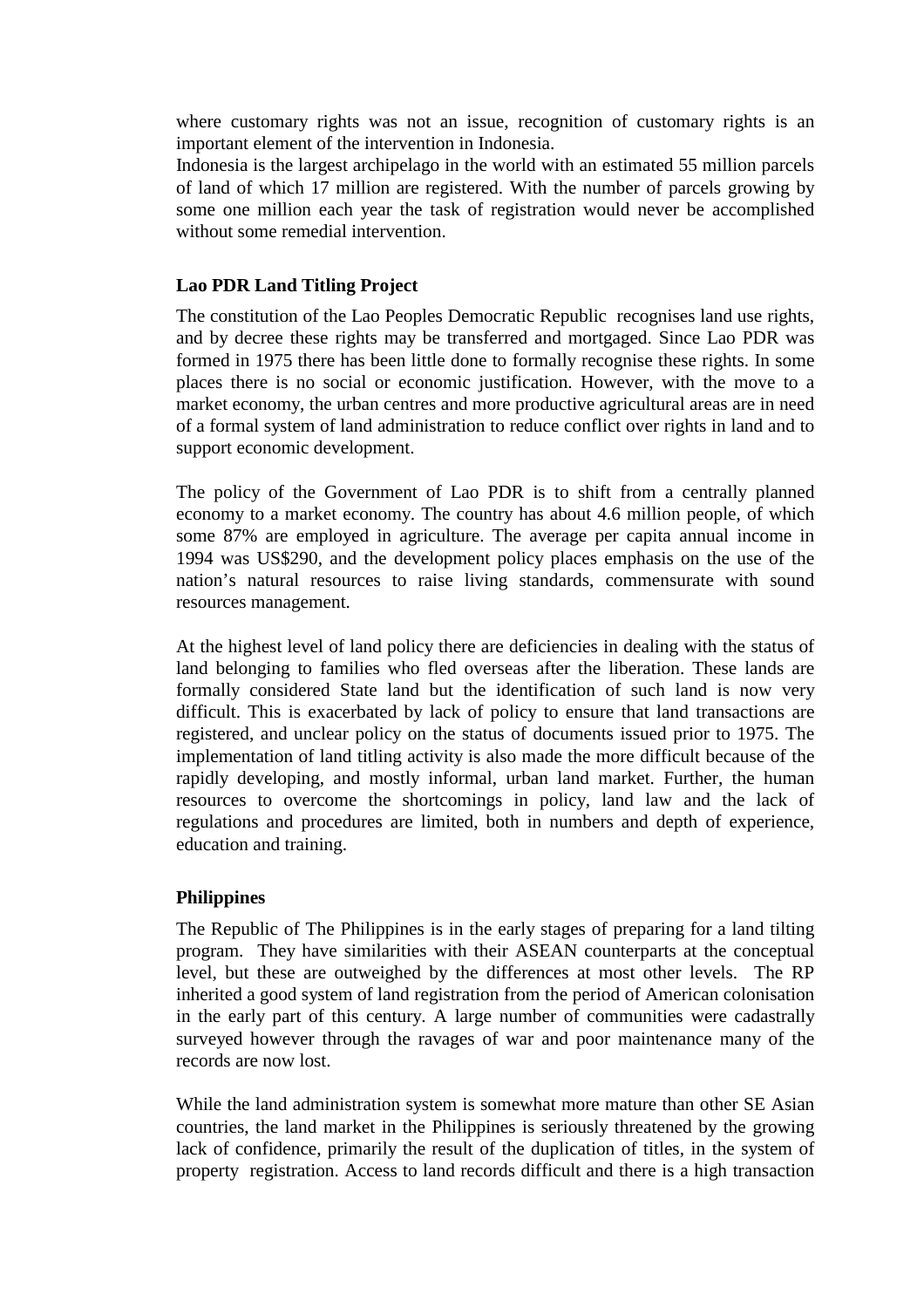cost which discourages registration and is a disincentive for investment. The growing level of informality adds to erosion of confidence in the entire titling system.

The Government of the Philippines is considering implementing a Build Own Operate (BOO) system as a way of improving the records in its Land Registration Authority. This unique approach will attract attention as alternative financing mechanisms are being explored. It places the land registration system in the category of any other capital infrastructure investment in which the private sector is invited to invest in modernisation in return for a share of the revenue increases it is able to generate through greater efficiency.

#### **SUMMARY OF PROJECT EXPERIENCE**

A key point emerging from our experience is that while the long term goals are similar - a land administration system to foster an efficient land market - the environments in which this goal must be achieved is always different.

All projects require considerable investment and it salient to recognise that governments, with many competing demands on limited resources, continue to devote so much of these resources into the establishment of an improved land administration system. Even at the height of the Asian financial crisis the land titling projects remained amongst the investment priorities of the respective countries. At the heart of the matter is the recognition that unless there is confidence in the property market all other development advances are in danger of imploding.

As de Soto (1993) observed only about 25 countries throughout the world have systems in which property is recognised by law and have market systems where these rights can be confidently traded. He observed that this lack in other countries was the greatest single impediment to their future development. The collapse of communism and the move from command to market economies has been one factor that has had a strong bearing on the increased interest in land titling.

### **LESSONS - BHP'S TEN PILLARS OF LAND TITLING**

Given the size of interventions in land titling, the huge costs involved and the importance to the development and well- being of the countries in which they are undertaken, there is strong motivation for success. The literature in the World Bank is scattered with failures for reasons ranging from an overall lack of political support, conflict at the bureaucratic level, lack of institutional capacity to a simple underestimation of the complexity and cost of the task.

Based on our experience we have distilled the lessons into what we call BHP's Ten Pillars Of Land Titling.

### **PILLAR 1 - Land Titling is a Means to an End Not an End in Itself**

The success of land titling is ultimately dependant, not on the elegance of its geodetic adjustments, the sophistication of the technology introduced, or even on the vast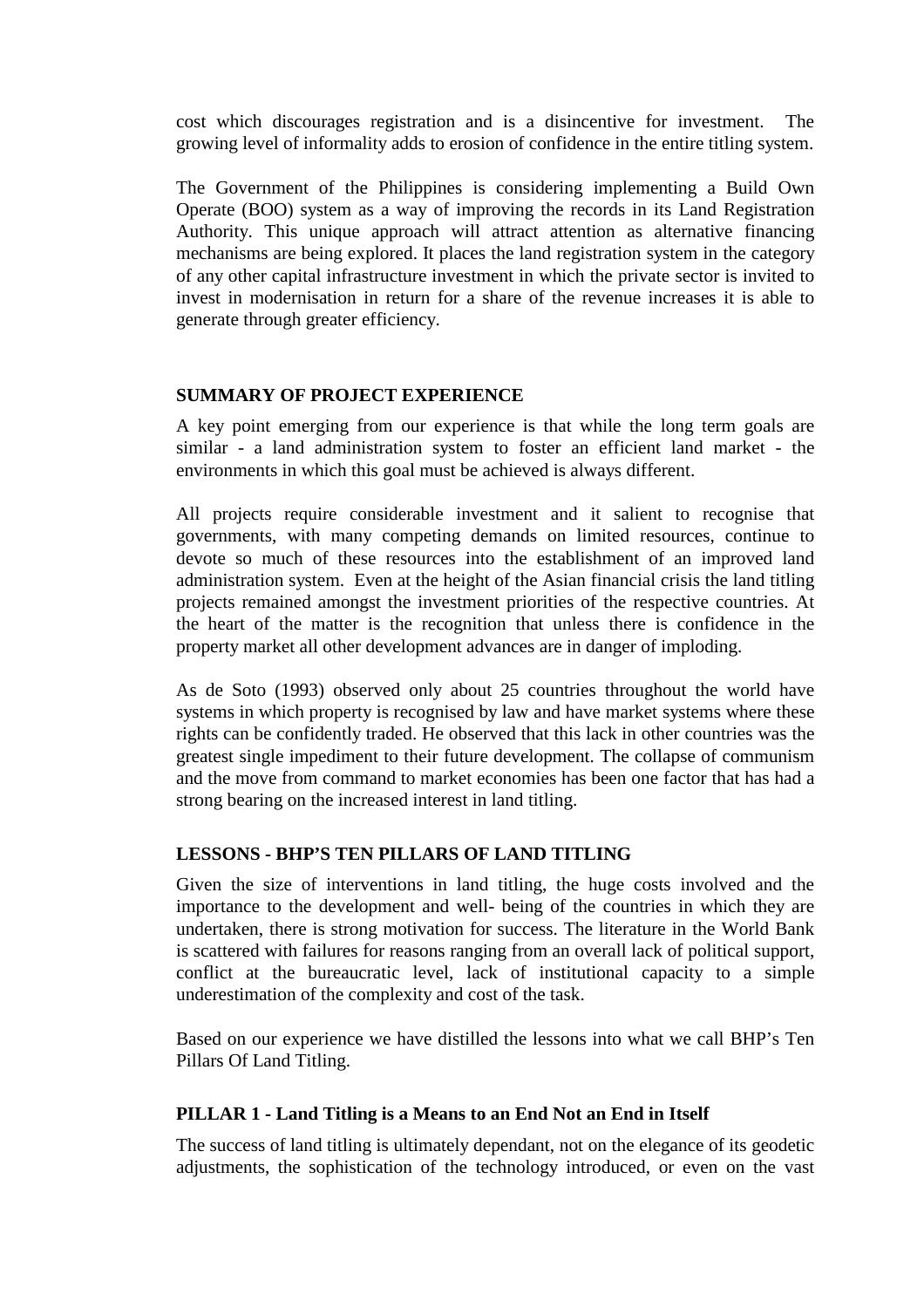numbers of certificates distributed, but on the extent to which it effectively meets the land administration needs of society.

An early failing in land titling was that it was delivered as a series of technical activities aimed at maximising the distribution of title certificates and the recording of these certificates in a system of registration. While important outcomes these are simply the means employed to achieve a land administration climate where land resources are more effectively managed, peoples property rights are secure, transactions are economically and fairly recorded, and social conflict over land is minimised.

Unless the land titling is continually demonstrated to be in support of the fundamental quality of life issues confronting developing nations, the commitment from government will waiver and the participation and confidence of the community will be difficult to achieve.

### **PILLAR 2 - Land Titling Needs a Commitment to National Reform**

Success in land titling requires an environment where there is a commitment to change at the highest level. A clear and consistent policy and legal framework is important to guide and sustain this change. This framework must provide the economic as well as the social rationale for reform.

The environment in developing countries is invariably one in which land is an increasingly scarce resource; where it is perceived to be unevenly distributed, where registration of rights is expensive and bureaucratic, where a climate of socially disruptive disputes is emerging and investors are not confident in the legal status of land transactions. Land titling is a large investment which is only contemplated because the existing systems of land administration, and the institutions responsible, are unable to cope.

Because land is such a basic resource, and rights in land is such a sensitive issue, reforms are not always understood or accepted as necessary. As a result land titling is subject to increasing scrutiny and, especially in the case of ILAP, criticism from special interest groups and NGOs. Unless the benefits are clearly articulated and delivered such groups can have an adverse impact on public confidence in the land titling process.

At the institutional level the environment is invariably one of overlapping responsibilities and duplication. Experience shows that institutional change is unlikely to occur solely as a result of a decision to implement land titling. Institutional change must be stimulated by a mandate from government to achieve the national objectives. Unless these objectives are clearly set out and the roles played by responsible agencies are unambiguously assigned there is little imperative for reform at the institutional level.

The freezing of staff levels in government agencies is a positive example of policy causing desired change at the institutional level. It has caused agencies in Indonesia and Thailand to examine ways to manage human resources more effectively. A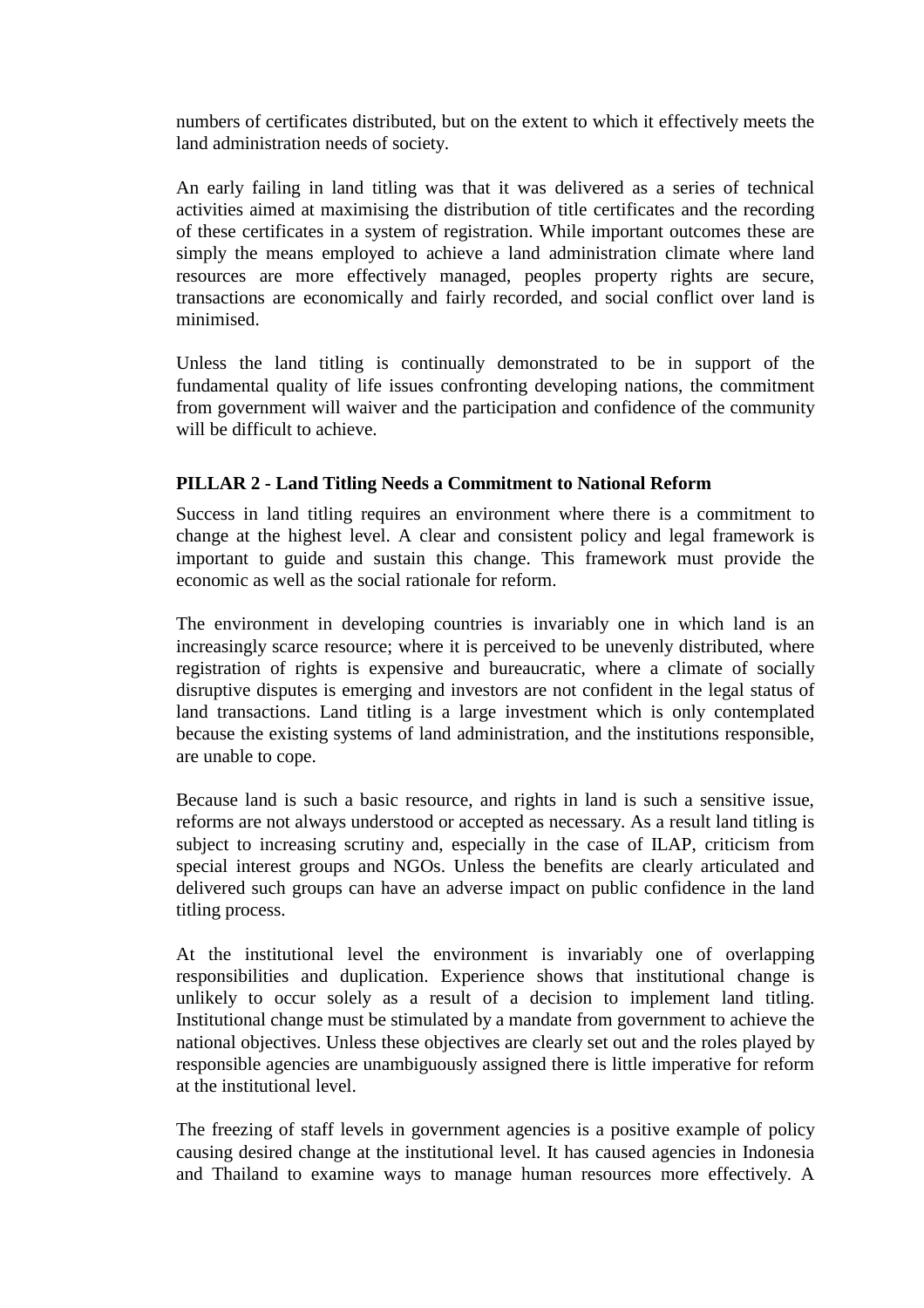similar policy in the fiscal area is needed to cause agencies to manage financial resources more effectively. For example, in ILAP a study of the fees charged for land administration services is examining the revenue implications of subsidising the systematic registration process. Beyond the question of fees, the study has highlighted the fragmentation of the management function within the National Land Agency, and the lack of financial and production statistics upon which to base decisions to effect change. However without a mandate from Government to achieve (say) 'cost recovery' there is no stimulus for change.

### **PILLAR 3 - Land Titling is About People Not Technology**

The application of ready made technological solutions is seductive to developing countries faced with monumental land administration problems. It is tempting for example to apply information technology to land records, but experience in most developing countries is that the data to be converted is unreliable and the existing systems for gathering and maintaining the records are ineffective. No amount of computerisation will help overcome these basic problems. Moreover developing countries are usually classified as such because they have a limited base of skilled resources available to address their development needs. The initial emphasis must therefore be on process improvement and expanding the skill base, with a particular emphasis on the development of future leaders.

### **PILLAR 4 - Land Titling is More than a Project, it is a Way of Life**

Agencies responsible for land administration are usually large, hierarchical, regulated and generally conservative organisations. The Department of Lands (Thailand) and the National Land Agency (Indonesia) have in excess of 13,000 and 26,000 staff respectively, widely distributed in land offices throughout the country.

Into these environments considerable, and growing, levels of resources are being channelled in the form of development assistance projects. Most of these projects address some component of the land administration process and many are specifically computer oriented. Land titling is usually introduced as yet another less glamorous project with specific aims and a dedicated budget over a finite period of time. Notwithstanding the size and scope of the work, land titling is considered to be a temporary activity and staff are accordingly assigned on a part time basis. Attention to the project can therefore be distracted by the demands of routine work and other development projects.

Land titling is however a long term program aimed at bringing about reforms to the national system of land administration. Thus it is not a series of activities and procedures which will disappear once the time or the budget has expired. Rather it is a series of activities and procedures which, while initially developmental, must progressively become embedded into the routine activities of the agency.

To be successful, people and institutions need to change. This change needs to be driven by leaders with vision so that the project becomes a 'way of life'. The challenge for the individuals responsible for project implementation is to provide the management of the change through better institutional linkages and integration.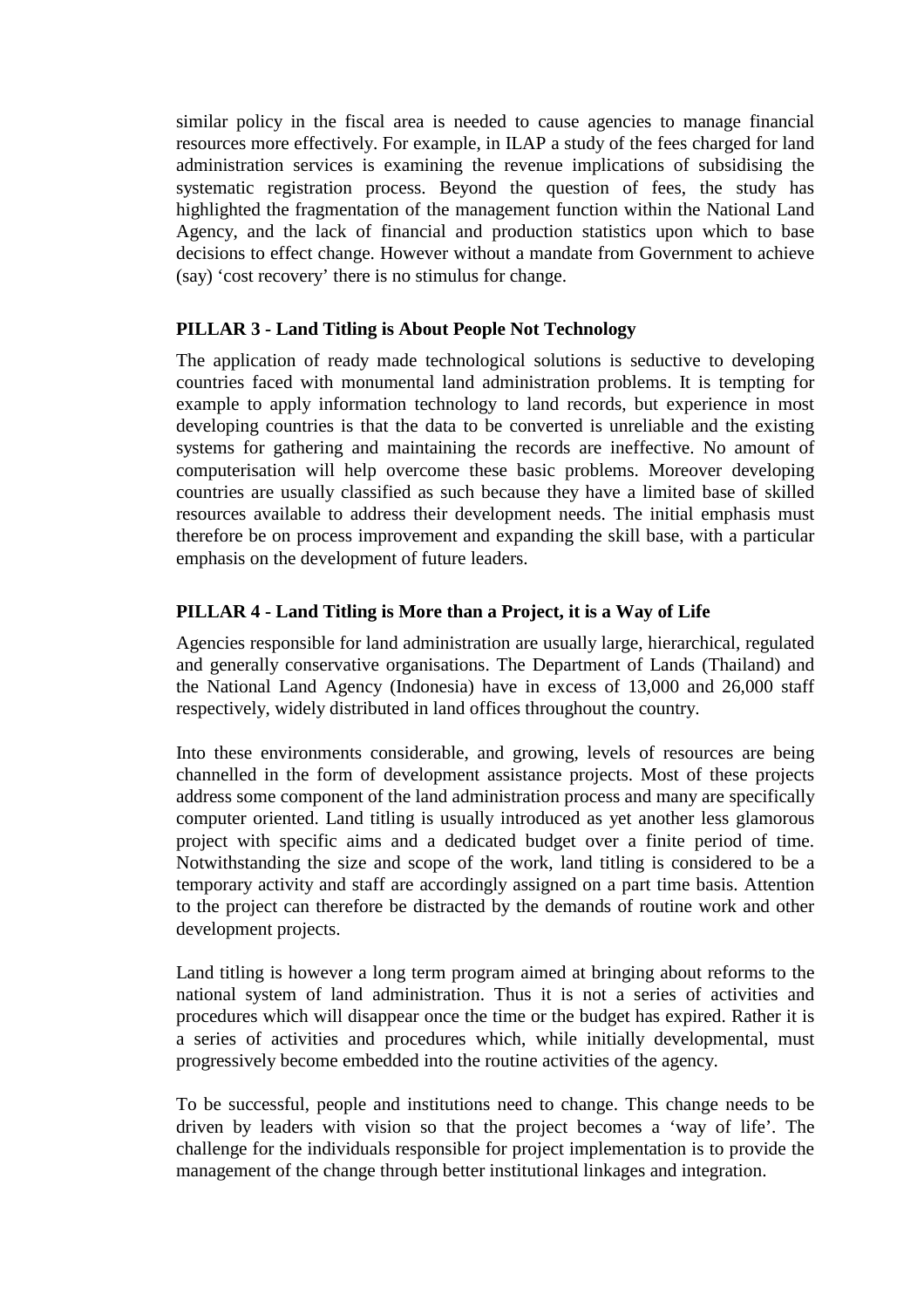# **PILLAR 5 - Technology Provides the Tools Not the Standards**

There have been many examples where technocrats have attempted to set the standard rather than provide the tools necessary to meet the requirement set down by policy. Technology has a vital role to play in land titling but it has to be looked at within the overall objective of establishing a land administration system. Decisions on technology made in land titling can have a major impact on the successful integration of the records into the land administration system.

Often, in an endeavour to introduce new technology, existing procedures, and the reasons behind them, can be overlooked. Land administration is strongly influenced by the bureaucratic, social and cultural environment, and overlooking existing practices often leads to the failure of the proposed changes.

High technology equipment such as satellite positioning systems and automated mapping systems have been successfully introduced in the TLTP and are being introduced on ILAP. But this technology has only been introduced after a careful assessment of the overall management, environment and especially local work practices. Where it could be shown that new technology could overcome a production bottle-neck, and that the new technology was sustainable, then it was carefully integrated into the agency. Associated with this introduction was a carefully planned program of in-country and overseas training. However, of equal significance to the overall success of the projects have been the review of existing manual procedures such as the simplification of a dealings form, or the streamlining of an administrative procedure.

### **PILLAR 6 - Successful Land Titling Requires Community Support**

A land titling project is initiated by the State. The State decides the procedure that is to be followed, the schedule of the procedure and the roles and responsibilities of the various participants. However, it is important to note that land titling will only successfully result in sustainable land administration if the project has strong community support.

In SE Asia land titling is being undertaken in a systematic, public manner in a whole jurisdiction at a local level. The process is public, open to all, actively involves village officials, the fees are transparent and the results of the adjudication are publicly displayed. Formal public ceremonies are held to distribute certificates to the community.

In this situation an active program of Customer Relations and Services is required. This program needs to communicate to the public the benefits of land registration in general, and land titling in detail and needs establish procedures for the agency and the staff in the agency to respond to the requirements of the community.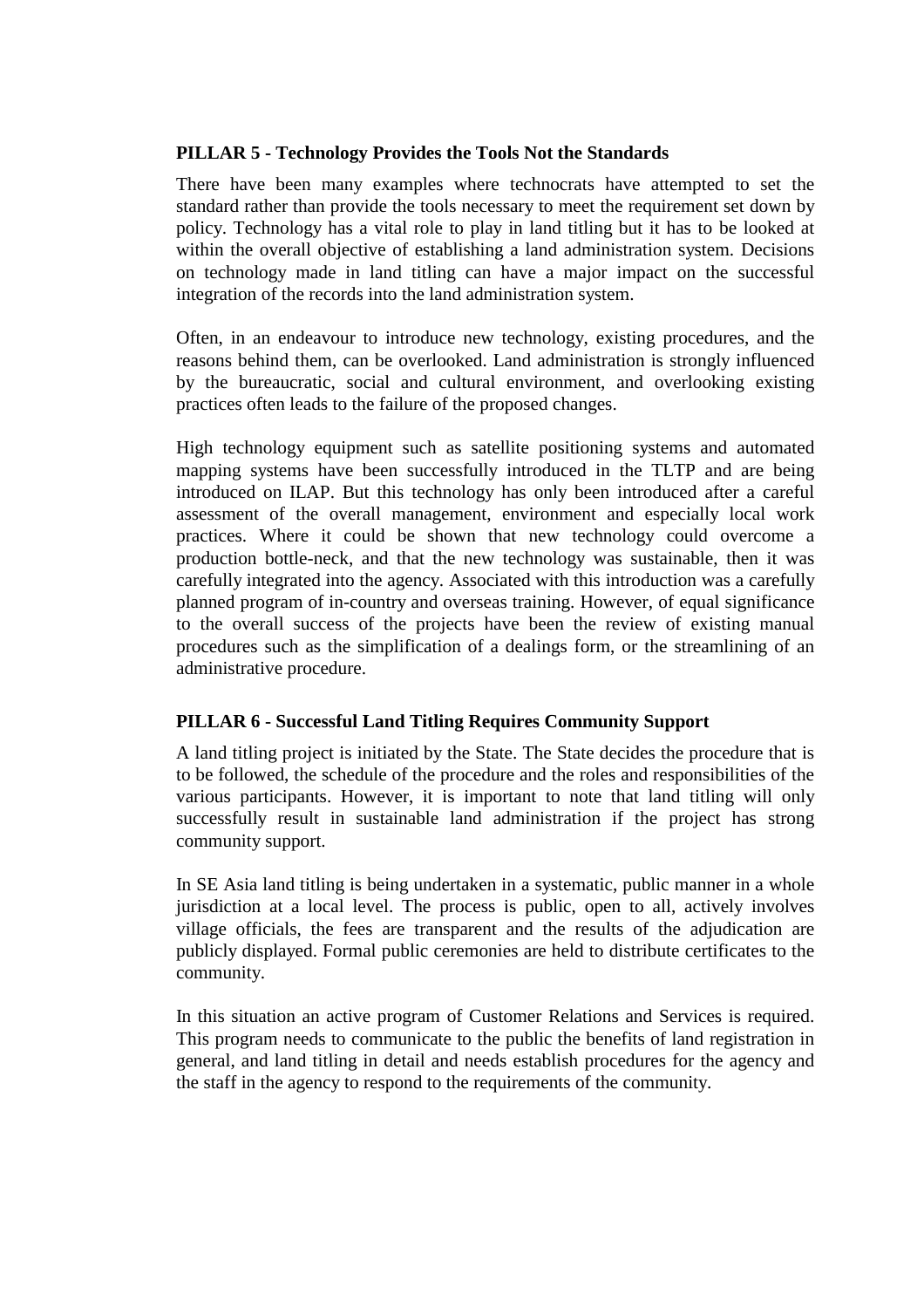#### **PILLAR 7 - Get the Runs on the Board Quickly**

The fact that a Government is considering a land titling project indicates that there is a recognition that the current systems to administer rights in land do not work. In these circumstances there will be many problems and many issues that have to be addressed. An important point to remember is the fact that not all problems need be solved at once. However it will re-assure policy makers that land titling is viable if some key early results can be demonstrated.

# **PILLAR 8 - Work from the Part to the Whole in Developing Land Law**

A basic principle in surveying is to work from the whole to the part. However in developing the law, the reverse can almost be true - it is better to work from the part to the whole. This is not to say that the work can be undertaken without a basic policy and legal framework, but in the early stages of the development of a systematic registration capability, many of the difficulties and problems will not be apparent until the procedure is tested in the field.

It can take a considerable time to develop and implement high level land law. In Indonesia it took a concentrated effort over 12 years to write the Basic Agrarian Law and the major regulations that underpin it, especially the Government Regulation which sets out the principles for the registration system and the systematic registration of rights in land.

In developing the pilots in ILAP, the National Land Agency had to work within the constraints of BAL, but as a streamlined systematic registration process was developed, this process was regulated by a lower level instrument, a Ministerial Decree. After the first pilot was completed, the process was reviewed and amended and a new Ministerial Decree issued prior to the second pilot. The second pilot largely confirmed the new process.

A considerable delay in the project would have resulted had it been necessary to wait for a revised regulation, and the revision would have also been completed without the experience of the two pilot studies. This process of a lower level instrument, pilot study, revision of the instrument, followed by a second pilot has been repeated in Lao PDR. In this case the lower level instrument is a Provisional Ministerial Decree

In a situation where land policy and land law is unclear, the practice of implementing a low level instrument has proved successful in quickly providing a legal basis for pilot activity. This pilot activity then enables land policy and the procedures to be tested and a comprehensive law developed.

### **PILLAR 9 - Land Titling Requires a Production Orientation**

.

The processing of sporadic registration, ie registration on request by individuals in the community, is usually conducted in a service environment. Land titling on the other hand is a production process that requires a series of coordinated actions be undertaken, either sequentially or in parallel. This pipeline of activities contains events which may take some years to complete before field work can commence.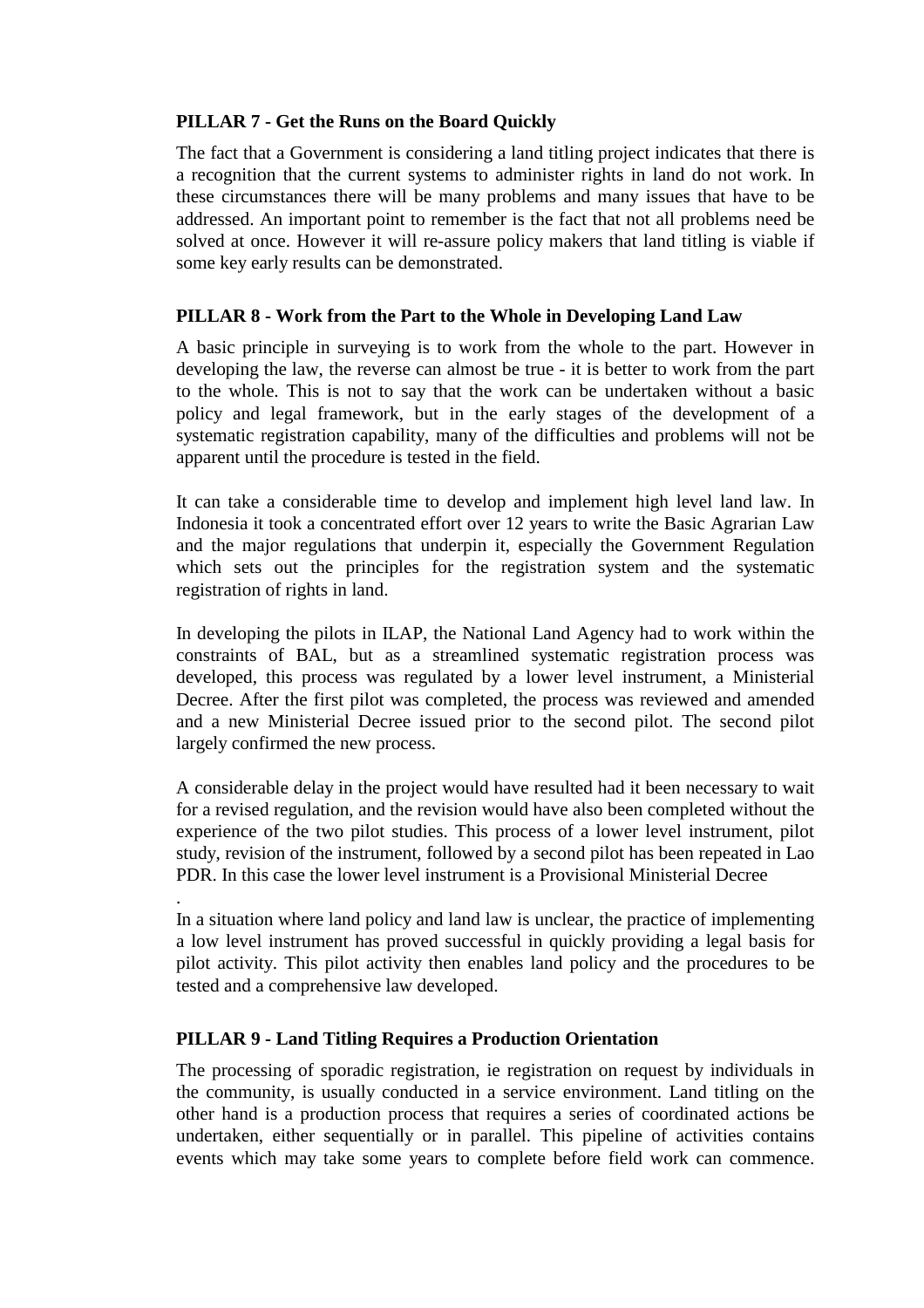Field teams must be formed, private sector input procured, staff trained and deployed. All this requires coordination and a production approach to the task.

A key element in a production process is the setting of output targets. The target is a fine balance between what is realistically achievable in the environment yet ensures that output is maximised since staff will tend to work to the target, not to capacity. Small changes in production targets can have significant impact on staffing requirements and/or the overall duration of the project. It is important that there is quality control and monitoring ensure that field staff are not by-passing areas of difficulty or areas which do not easily contribute to achieving the target outputs.

The field activity in Thailand works so well because there are well established standards for adjudication output per field team per month. These output targets are accepted by the staff, the Department and the RTG Budget Bureau. Funds are provided on the basis of planned output, with a degree of flexibility in how the funds are applied.

#### **PILLAR 10 - An Appropriate Reward System for Field Staff**

Land titling can involve spending long periods in the field, working from temporary field offices, over many years. In Thailand staff are assigned to the field for periods of up to 10 months and many have been involved for longer than 5 years. Land titling work is production oriented, unlike the usual land office situation, so field staff are required to work to stricter time constraints. There is a higher level of responsibility and risk in the work - in Thailand staff are personally responsible for their work. Staff will only do this if they are adequately rewarded.

The setting of reward systems is not a simple process, as there are usually stringent civil service requirements. However, if field staff are not adequately rewarded there will be repercussions either in the quantity or quality of their work, or in the manner in which they seek to establish an informal reward system.

#### **CONCLUSION**

The implementation of the theory of land titling, in the from of large scale projects in developing countries, is a major undertaking. The interventions at the policy, legal and institutional level are not without risk It is to the credit of those countries in SE Asia who are reforming their land administration systems that they do so in the face of considerable financial and social challenges. It is incumbent on us, as practitioners in cadastral reform, to do all in our power to assist in achieving the national goals they have set. We have built a significant level of practical experience much of which is summarised above.

#### **REFERENCES**

Burns AF, Eddington RA, Grant CA, Lloyd ID , "Land Titling Experience in Asia", presented paper, International Conference on Land Tenure and Administration, Orlando Florida, November 1996.